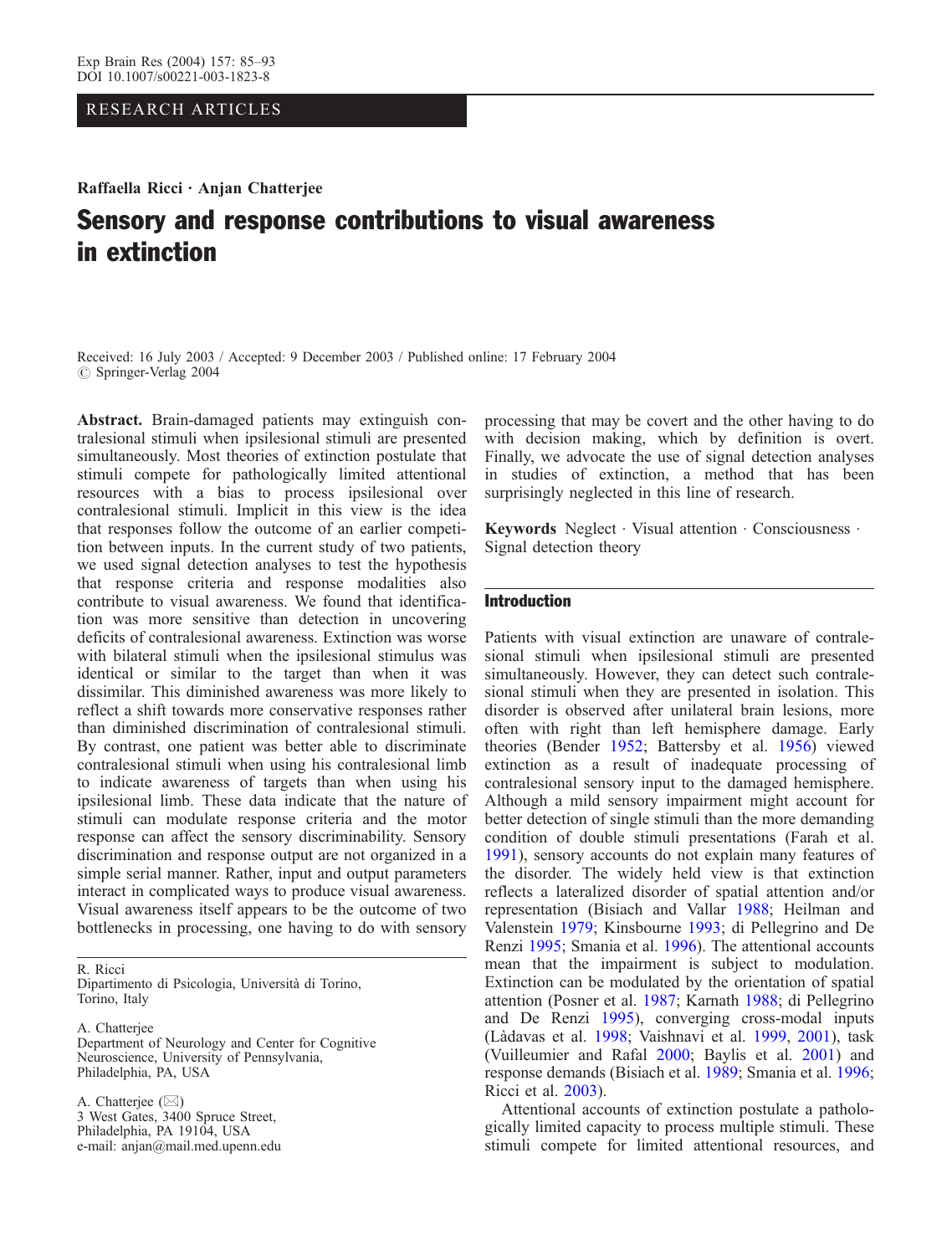because of a bias to process ipsilesional stimuli preferentially over contralesional stimuli, the contralesional stimuli are extinguished. Implicit in this view is the idea that the subject simply reports whichever stimulus "wins" this competition to penetrate consciousness. The response phase of the behavior follows naturally from the outcome of the earlier limitations in processing.

For several reasons, a model of extinction in which response variables are not considered is likely to be incomplete. Single-cell neurophysiologic studies show that in the macaque, parietal attentional neurons are tightly linked to motor systems (Colby and Goldberg [1999](#page-8-0); Graziano and Gross [1995](#page-8-0)). The intraparietal sulcus contains a mosaic of attentional cells that are especially responsive to stimuli when the eyes or limbs are moved towards them. Rizzolatti has long contended that spatial attentional mechanisms developed largely to select actions in space (Rizzolatti and Camarda [1987](#page-8-0)). In many patients with unilateral spatial neglect, the motor demands of a task affect their awareness of stimuli (Bisiach et al. [1990](#page-8-0); Tegnér and Levander [1991](#page-8-0); Na et al. [1998](#page-8-0); Milner et al. [1993](#page-8-0); Chatterjee [1998\)](#page-8-0). Given these observations of the role of output systems on visual awareness, it seems plausible that the response demands of a task might also influence awareness of stimuli in extinction. In fact, we reported recently that tactile extinction was ameliorated when patients actively moved their fingers onto stimuli than when they received these stimuli passively (Vaishnavi et al. [2001\)](#page-8-0).

Recently, we also raised another concern about response variables in theorizing about extinction (Olson et al. [2003](#page-8-0)). Most studies in extinction do not consider how biased response patterns might influence results. Despite the fact that methods of signal detection analyses (Green and Swets [1966;](#page-8-0) Snodgrass and Corwin [1988](#page-8-0)) have been around for almost a half century and extinction paradigms are essentially tests of signal detection, the extinction literature has made virtually no contact with signal detection theory. Signal detection analyses offer a way to disambiguate two parameters: one that quantifies the discriminability of a target from noise and another that identifies the criterion beyond which a subject judges the signal to be present. Our investigations of tactile extinction (Vaishnavi et al. [2000;](#page-8-0) Olson et al. [2003\)](#page-8-0) suggest that signal detection analyses can offer insights into behavior that would otherwise be difficult to appreciate by simply comparing accuracy rates.

In the present study, we extended our use of signal detection analyses from tactile to visual extinction. We examined three variables that might modulate contralesional awareness. First was the perceptual characteristics of the stimuli themselves. How does the presence of and ease with which distractors can be discriminated from targets affect contralesional awareness? Second was the relevant attribute defining the target, that is shape or color as determined by the experiment. Does the salience of the distractor as determined in a "top-down" manner affect contralesional awareness? Third was the kind of response used to identify targets. Does responding by pointing

influence contralesional awareness? Since signal detection analyses have not been used much in extinction, our experiments are somewhat exploratory, and the predictions are relatively unrefined. A straightforward serial model of stimuli competing for limited attentional resources followed by a response indicating the "winner" would make the following predictions. The difficulty of discriminating target from distractors would most likely affect d', since perceptually similar targets would presumably induce greater competition. By contrast, varying response modalities might simply affect c, the response criterion, if it had any effect at all. It is not clear if the salience of the stimuli as determined by the experimental condition would affect discriminability. A more interactive model in which responses influence input processing of stimuli would predict that the nature of responses might also influence discriminability.

#### Materials and methods

#### Subjects

Two patients, EG and JD, with chronic unilateral lesions of the right and left hemisphere respectively participated in our investigations. The patients gave informed consent for this study which was approved by the Institutional Review Board in accordance with the ethical guidelines laid down by the 1964 Declaration of Helsinki. EG was a 62-year-old right handed man who had an ischemic stroke in the entire distribution of the right middle cerebral artery involving the frontal, parietal and temporal cortices. He had 18 years of education. At the time of testing he showed only mild evidence of neglect, scoring 138/146 on the Behavioral Inattention Test (BIT) (Wilson et al. [1987](#page-8-0)). JD was a 46-year-old right handed man with an ischemic stroke in the distribution of the posterior division of the left middle cerebral artery. He had a mild acquired dysgraphia, but otherwise did not have chronic language deficits. He had 14 years of education. At the time of testing, he did not have any evidence of neglect, scoring 144/146 on the BIT.

#### Signal detection analysis

Signal detection analysis was used to determine the discriminability, d', and the response criterion, c, adopted when reporting contralesional stimuli (Green and Swets [1966;](#page-8-0) Snodgrass and Corwin [1988\)](#page-8-0). d' is an index of how easily the subject discriminates the target from background of noise or from the distractor. High values of d' mean better discriminability. The c value is an index of the criterion with which the subject gives his/her response. Positive c values indicate conservative response criteria, and negative c values indicate liberal criteria. d' and c for contralesional stimuli were derived from the conditions with an ipsilesional target and separately from the conditions with an ipsilesional distractor. Both subjects performed at ceiling at discriminating ipsilesional targets from distractors, and the parameters for these judgments are not reported. To test for differences between discriminability or response biases indices, the 95% confidence interval around the difference of d' values or c values was calculated respectively (Green and Swets [1966](#page-8-0)). The two signal detection parameters and relative statistics were derived in a standard manner; see Olson et al. ([2003\)](#page-8-0):

$$
d'=Z_{FA*}-Z_{H*}
$$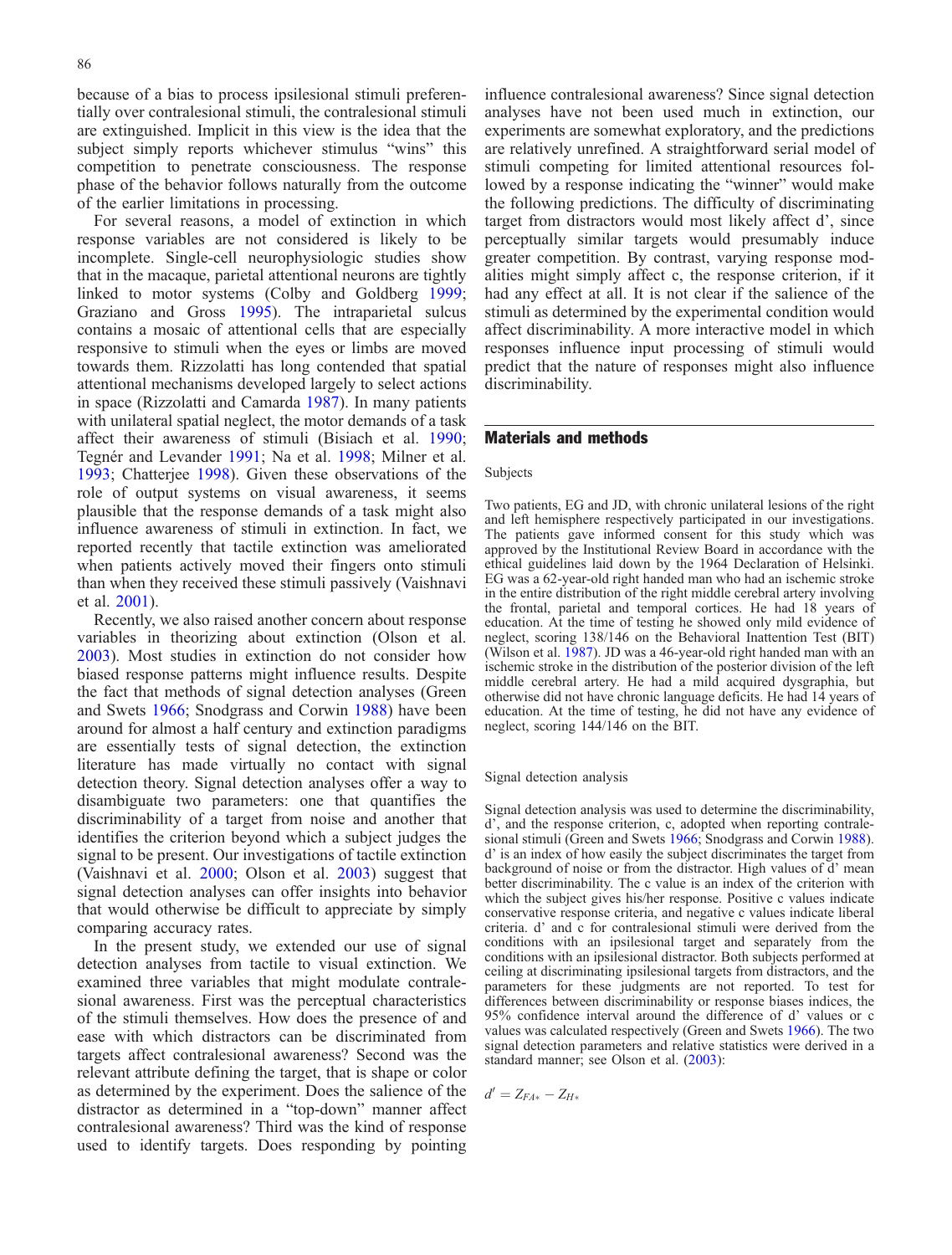$$
c = Z_{FA*} - d'/2 = 0.5(Z_{FA*} + Z_{H*})
$$

As advocated by Snodgrass and Corwin [\(1988](#page-8-0)), we used corrected values for Hits and False Alarms to protect against situations in which hit rates might be 1.0 and false alarm rates might be 0, because the corresponding Z scores would be infinite. Accordingly,

$$
FA* = (FA + 0.5)/(FA + CR + 1.0)
$$

$$
H* = (H+0.5)/(H+M+1.0)
$$

## Experiment 1: simple detection

In this experiment we investigated the effects of the presence of an ipsilesional stimulus on awareness of the contralesional stimulus. This is a common way of testing for extinction. Subjects simply report the presence of a target in left, right, both or neither locations. In this and subsequent experiments we report conventional analyses by comparing the proportion of correct responses to unilateral contralesional and bilateral stimuli, in addition to signal detection analyses.

## Stimuli and procedure

Patients were presented with a red T (0.91° by 1.14° of visual angle) which could appear on the left, right, both or neither sides of a fixation cross (0.34° by 0.34° of visual angle). The distance between the stimulus and the central cross was 10° of visual angle. Stimuli were flashed for 50 ms on the black screen of a computer monitor, where the fixation cross was always present. Patients sat in front of the monitor, which was centered on their sagittal midplane. They were asked to verbally report the location of a red T. There were 50 trials for each condition. Trials were presented in a random order. Before the experimental session, 20 practice trials were administered. Patients were instructed to fixate the central cross from the beginning to the end of the stimulus presentation. The experimenter alerted the patient before delivering each trial by saying 'now'. Eye movements were monitored during stimulus presentation by one of the experimenters. Trials during which an obvious eye movement was detected were excluded from the analysis and rerun.

# Results

The patients' accuracy rates are reported in Table 1. EG did not have extinction as traditionally conceived. He did not make any errors. His discriminability  $(d=5.16)$  and unbiased response criterion  $(c=0.00)$  reflected his ceiling performance.

By contrast, JD had an 83% overall accuracy rate. His ability to detect a contralesional target dropped significantly  $(p<0.05$ , test of proportion; Bruning and Kintz [1977](#page-8-0)) from 98% to 86% when this stimulus was presented simultaneously with an ipsilesional stimulus. Moreover,

Table 1 Experiment 1. Detection task. Percent of patients' correct responses are reported for each condition. JD's contralesional errors were omissions in the bilateral and contralesional stimulus conditions, and false alarms in the no stimuli and ipsilesional stimulus conditions

|     | <b>Bilateral</b> | Contralesional | Ipsilesional | No      |
|-----|------------------|----------------|--------------|---------|
|     | stimuli          | stimulus       | stimulus     | stimuli |
| EG  | $100\%$          | $100\%$        | $100\%$      | $100\%$ |
| JD. | 86%              | 98%            | $52\%$       | 96%     |

when presented with a single ipsilesional stimulus he also reported two stimuli (false alarms) on 48% of the trials. The presence of an ipsilesional stimulus significantly decreased  $(p<0.0001)$  contralesional stimulus discriminability (d' diminished from 3.54 to 1.10).

# Comment

These findings, in one of our two patients, are consistent with the idea that ipsilesional stimuli compete with contralesional stimuli for limited attentional resources . The presence of an ipsilesional stimulus impaired JD's ability to detect the contralesional target. JD had an unusually high proportion of false alarms when there were no stimuli present. Despite this tendency, it was his ability to discriminate the contralesional stimulus that was impaired by the presence of a contralesional stimulus, as would be expected by biased competition models of extinction.

# Experiment 2: color identification

Stimuli and procedure

Stimuli were red and green letters, in the form of T, X and L. In this task bilateral stimuli were always presented. Stimuli appearing on the screen could be: (1) both red, (2) red on the left and green on the right, (3) red on the right and green on the left, or (4) both green. Patients were told that red stimuli were targets and green stimuli distractors. They verbally reported the target location (i.e. both, left, right, neither). Within each of the four 'color conditions' stimuli could have 'same' (two T), 'similar' (TL on half of the trials and LT on the other half) or 'different' (TX or XT) shapes.

There were 300 trials for each color condition, for a total of 1,200 trials. Trials were presented with a random order within four different blocks. Procedure and stimuli parameters were the same as described for the detection task.

A pilot study on a group of ten normal subjects (five males and five females; mean age =  $24$  years,  $SD = 4.01$ ) was performed (using our paradigm) to confirm that Ls are more difficult than Xs to discriminate from Ts. Stimuli were flashed on the screen with the same exposure time (50 ms) used for the patients' experiments. Stimuli could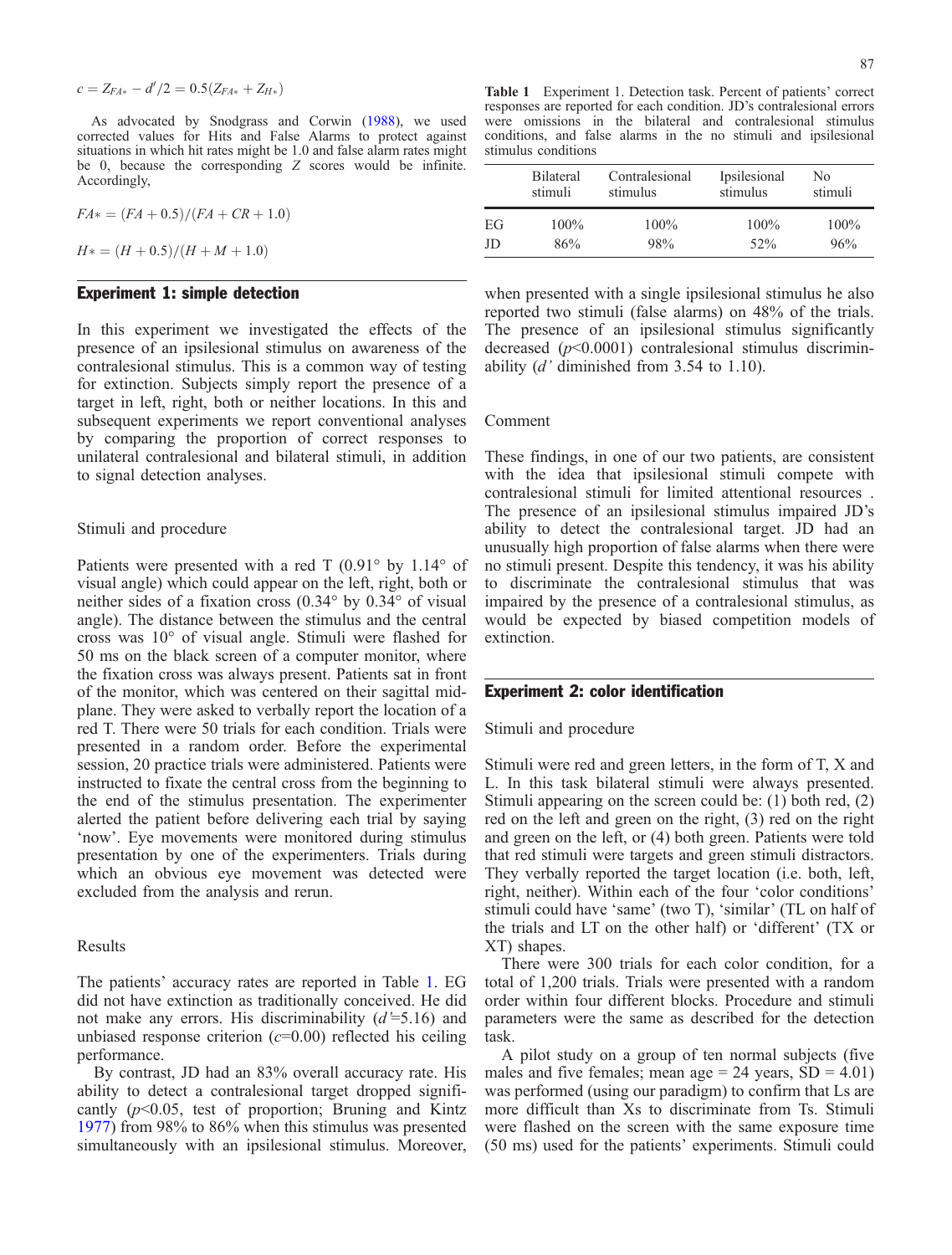Table 2 Experiments 2 and 3. Identification tasks. Percent of patients' correct responses are reported for each condition. correct responses are reported for each condition. Contralesional errors were omissions in the bilateral and contralesional target conditions, and false alarms in the no target and ipsilesional target conditions

|       | <b>Bilateral</b><br>targets | Contralesional<br>target | Ipsilesional<br>target | No<br>targets |
|-------|-----------------------------|--------------------------|------------------------|---------------|
| Color |                             |                          |                        |               |
| EG    | 73%                         | $100\%$                  | 100%                   | 73%           |
| JD    | $1\%$                       | 100%                     | 100%                   | 9%            |
| Shape |                             |                          |                        |               |
| EG    | 75%                         | 100%                     | 100%                   | 86%           |
| JD    | 76%                         | 90%                      | 44%                    | 42%           |

be two Ts (200 trials), one T on the left and one X on the right and vice versa (100 trials), one T on the left and one L on the right and vice versa (100 trials), for a total of 400 trials. Subjects had to press one key on the computer keyboard when stimuli were the same and another key when they were different. Normal subjects were significantly slower (Wilcoxon,  $p=0.013$ ) and less accurate (Wilcoxon  $p=0.008$ ) in judging the difference between Ts and Ls (RT = 583, SD = 67.37; accuracy = 96%) than Ts and Xs (RT = 563, SD = 62.38; accuracy =  $99\%$ ).

# Results

Both patients were worse in this identification task than in the previous detection task. EG and JD were 87% and 53% correct respectively (see details in Table 2). When their data were analyzed in conventional ways, both patients' accuracy was significantly worse for bilateral targets than for unilateral contralesional targets (Bruning and Kintz [1977](#page-8-0)). EG went from 100% to 73% accuracy, and JD went from 100% to 1% accuracy. In both patients, conventional analyses did not reveal significant differences in performance for contralesional stimuli when an ipsilesional stimulus was a distractor versus when it was a target (unilateral left + neither vs. bilateral + unilateral right conditions).

By contrast, the nature of the ipsilesional stimulus (target or distractor) did affect performance when analyzed using signal detection analyses. The effect was on the criteria they used to report the contralesional target rather than contralesional discriminability. Specifically, both patients became more conservative  $(p<0.0001)$  when the ipsilesional stimulus was a target (i.e. a red letter) than when it was a distractor (i.e. a green letter) (see Fig. 1). The shape of the ipsilesional stimulus (T, L or X), which was not relevant to the task, did not influence contralesional discriminability or response criterion.

## Comment

Conditions in which bilateral stimuli were present in every trial and subjects made discriminations based on visual



Fig. 1 Experiment 2. Color Identification Task: patients' response criteria (c) moved in a conservative direction when the ipsilesional stimulus was a target

attributes of stimuli were more sensitive in uncovering a lateralized attentional deficit than a simple detection task as is commonly used to assess extinction. Conventional analyses of performance also showed that performance worsened with bilateral presentation of stimuli. What could not be inferred from such conventional analyses is that the nature of the ipsilesional stimulus influenced both patients' response criteria and not their ability to discriminate contralesional targets from distractors. The nature of the distractor when not relevant to the task (shape) did not affect performance.

# Experiment 3: shape identification

## Stimuli and procedure

In this task, the target was defined by the shape of the stimulus and not by its color. Again bilateral red and green letters, in the form of T, X and L, were presented. Patients were asked to verbally report the location in which the letter T appeared (i.e. both, left, right, neither) and to ignore the letters X and L. The stimuli on the screen could be: (1) two Ts, (2) a T on the left and an X or an L on the right, (3) a T on the right and an X or an L on the left, or (4) two Xs or two Ls. Within each of the four 'shape conditions' the color could be the same (two red stimuli) or different (a red stimulus on the left and a green on the right or vice versa). There were 300 trials for each shape condition, for a total of 1,200 trials. For conditions 2, 3, and 4 the two possible stimuli combinations were balanced. Trials were presented in a random order within four different blocks. Procedure and stimuli parameters were the same as before.

## Results

Again, both EG and JD were worse at this identification task than they were in the detection task. EG was 90% correct and JD 63% (see Table 2 for details). Again, when their data were analyzed in conventional ways, both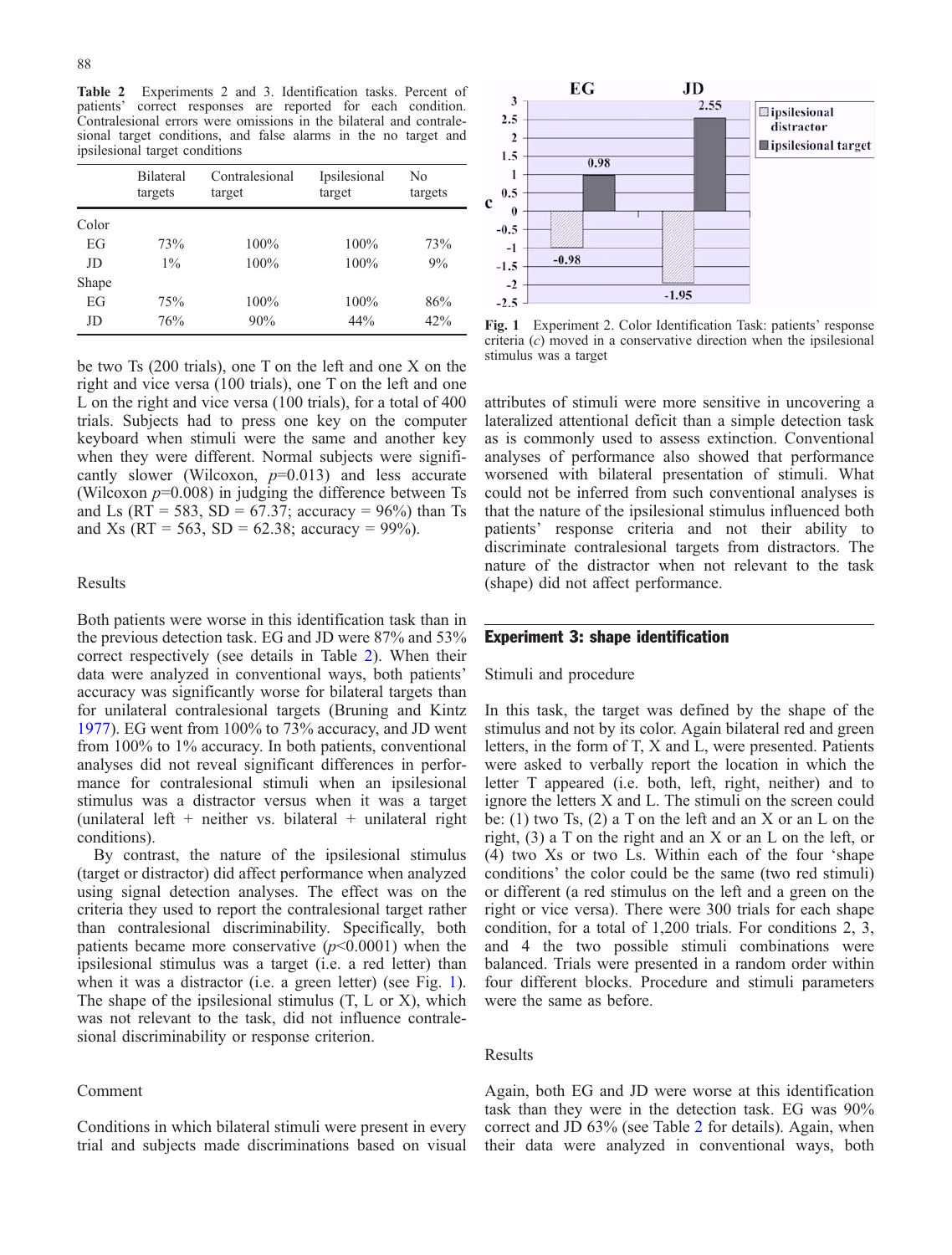

Fig. 2 Experiment 3. Shape Identification Task: the presence of an ipsilesional target made  $EG$ 's response criterion  $(c)$  more conservative and diminished JD's contralesional discriminability (d')

patients' accuracy was significantly worse (Bruning and Kintz [1977\)](#page-8-0) for bilateral targets than for unilateral contralesional targets. EG went from 100% to 75% accuracy, and JD went from 90% to 76% accuracy. In both patients, conventional analyses did reveal significant differences in performance for contralesional stimuli when an ipsilesional stimulus was a distractor versus when it was a target (unilateral left + neither vs. bilateral + unilateral right conditions). EG's performance diminished from 93% to 88% accuracy, and JD's performance diminished from 66% to 60% accuracy.

JD's accuracy for single ipsilesional targets was low (43%) because he frequently reported bilateral targets. Thus, he had no difficulty detecting the ipsilesional target, but he made many false alarms with contralesional stimuli.

EG's contralesional discriminability was not affected by whether or not the ipsilesional stimulus was a target. However, his response criteria became more conservative  $(p<0.0001)$  when the ipsilesional stimulus was a target (see Fig. 2). The shape of the ipsilesional distractor, whether it was an L or an X, did not affect his contralesional discriminability or response criteria. The color of the ipsilesional stimulus, an irrelevant attribute, did not affect contralesional target discriminability or response criteria.

JD's behavior was more complicated. The presence of ipsilesional targets decreased  $(p=0.002)$  his contralesional target's discriminability (see Fig. 2). The shape of the ipsilesional distractor, whether it was an L or an X, did not affect his target discriminability but did affect his

contralesional response criteria. He was more conservative  $(p=0.032)$  with L distractors  $(-0.62)$  than X distractors (−0.88). When the ipsilesional stimulus was a target, its color, an irrelevant attribute, affected JD's contralesional response criterion. He was more conservative with the same  $(-0.25)$  than with different colors  $(-0.50)$ . When the ipsilesional stimulus was a distractor (X or L) its color did not affect his contralesional discriminability or response criterion.

## Comment

These experiments confirmed that identification tasks are more sensitive than detection tasks in eliciting deficits of contralesional awareness. Again, conventional analyses demonstrated extinction in both patients under these conditions. However, contralesional extinction was not exclusively accounted for by bottom-up competition as would be expected by sensory competition models for limited resources. Four conditions modulated contralesional awareness in JD and EG. These four conditions were the nature of the ipsilesional stimulus (target or distractor) for both JD and EG, the shape of the distractor (L or X) for JD, and the color of the ipsilesional stimulus when it was the target for EG. In three of these four conditions it was the response criteria and not the discriminability that was affected. Furthermore, the criteria shifts were consistent. The more similar the attribute of the ipsilesional stimulus and the contralesional target, the more conservative the response.

# Experiment 4: response modality: pointing

In this experiment we wished to learn if the effects observed in the previous identification experiments specifically characterized patients' performance when they used a verbal response or if it would generalize to a motor response. Therefore, patients were asked to report target location by pointing towards it.

#### Stimuli and procedure

Stimuli were red Ts and Xs. The letter T was the target. Bilateral stimuli were always present. Stimuli appearing on the screen could be two Ts, two Xs, a T on the left and an X on the right and vice versa. There were 50 trials for each of the four conditions. Trials were given with a random order. Stimuli characteristics and procedure were the same used in the identification tasks of experiment 1.

Patients were asked to *point towards* the location (left, right, both) in which the target(s) appeared and to not point when targets were not present. EG could only perform the pointing task with his ipsilesional limb. JD used his contralesional first and then his ipsilesional limb.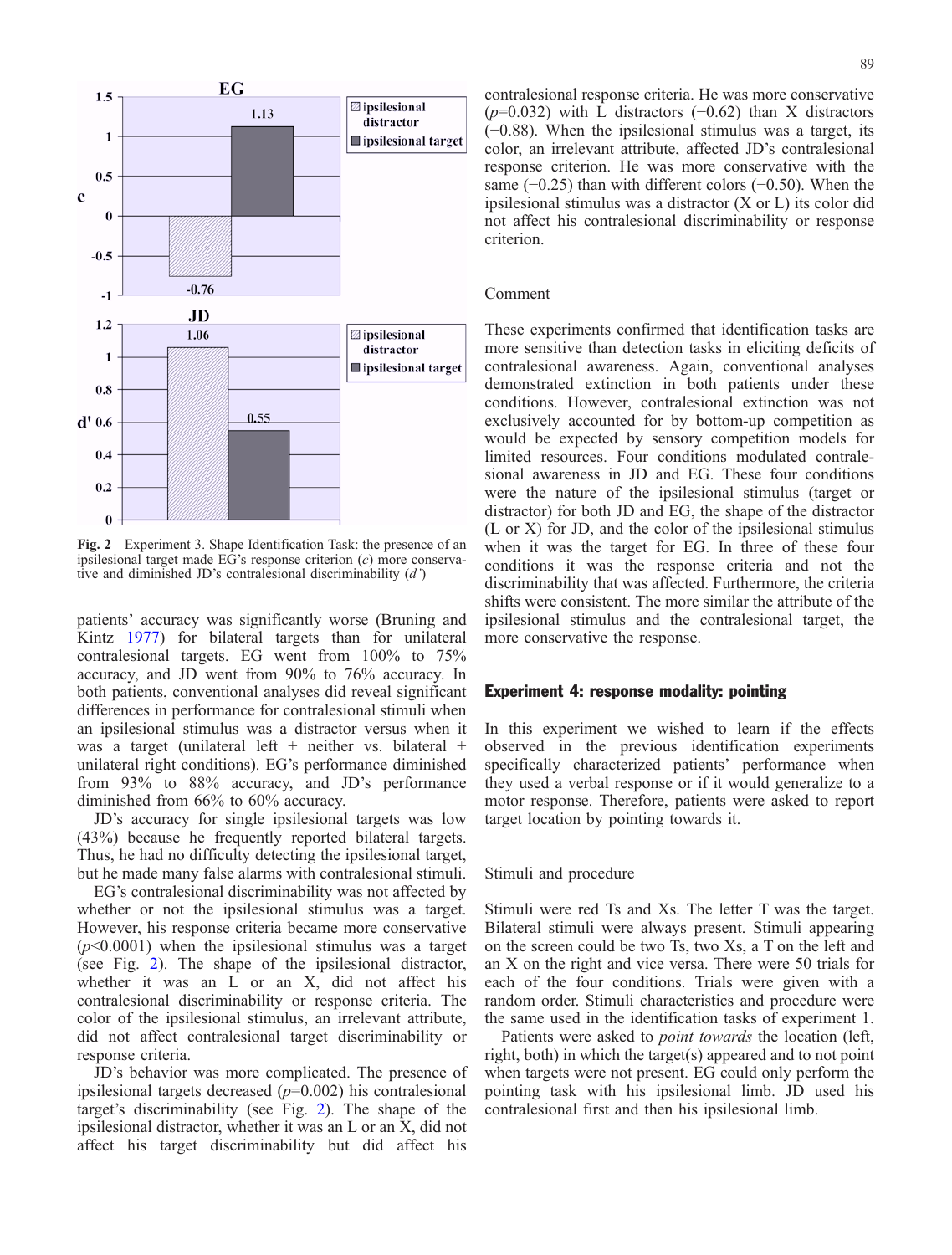Table 3 Experiment 4. Shape Identification Task—Motor Response. Percent of patients' correct responses are reported for each condition. Contralesional errors were omissions in the bilateral and contralesional target conditions, and false alarms in the no target and ipsilesional target conditions. Patients performed the motor task using their ipsilesional limb (IL). JD was able to perform the task also with his contralesional limb (CL)

|           | <b>Bilateral</b><br>targets | Contralesional<br>target | Ipsilesional<br>target | No<br>targets |
|-----------|-----------------------------|--------------------------|------------------------|---------------|
| $EG$ (IL) | 74%                         | $100\%$                  | $100\%$                | 78%           |
| $JD$ (IL) | 48%                         | 84%                      | 64%                    | 24%           |
| JD (CL)   | 36%                         | 90%                      | 90%                    | 64%           |

# Results

EG and JD were 88% and 55% correct respectively when they pointed with their ipsilesional limb. JD was 70% correct when he used his contralesional limb. The two patients' accuracy rates for the different target locations are reported in Table 3. When their data were analyzed in conventional ways, both patients' accuracy was significantly worse for bilateral targets than for unilateral contralesional targets (Bruning and Kintz [1977\)](#page-8-0). When using their ipsilesional limb, EG went from 100% to 74% accuracy, and JD went from 84% to 48% accuracy. JD went from 90% to 36% when using his contralesional hand. JD's performance was not significantly different depending on whether he used his ipsilesional or contralesional hand to make his responses. In both patients, conventional analyses did not reveal significant differences in performance for contralesional stimuli when an ipsilesional stimulus was a distractor versus when it was a target (unilateral left + neither vs. bilateral + unilateral right conditions) and they used their ipsilesional hand. JD did show a significant effect when using his contralesional hand, such that his performance went from 80% with an ipsilesional target to 63% with an ipsilesional distractor.

When EG and JD pointed with their ipsilesional limb, the presence of an ipsilesional target did not affect their target discriminability. Instead it made both patients more conservative  $(p<0.0001)$  in their responses (see Fig. 3).

Overall, JD was better able  $(p=0.0008)$  to discriminate contralesional targets when pointing with his contralesional limb than when pointing with his ipsilesional limb (1.16 compared to 0.28) (see Fig. 4). When JD pointed with his contralesional limb, the presence of ipsilesional targets diminished  $(p=0.039)$  his contralesional discriminability (from 1.75 to 0.89).

#### Comment

These results are in line with the results of experiment 2. Conventional analyses of our patients' data showed extinction in all of the conditions. Their performance was worse when targets were presented bilaterally than when presented unilaterally in contralesional space. Again,



Fig. 3 Experiment 4. Shape Identification Task-Motor Response: when patients pointed towards targets with their ipsilesional limb, the presence of an ipsilesional target made their response criteria  $(c)$ more conservative



Fig. 4 Experiment 4. JD: pointing with the ipsilesional limb decreased contralesional target discriminability with respect to pointing with the contralesional limb

what would not have been evident from such analyses is the fact that the presence of an ipsilesional target influenced the patients' response criteria rather than their discriminability. They became more conservative when the ipsilesional stimulus was a target. JD could perform the task with both limbs. Conventional analyses failed to show a difference in his performance. However, using signal detection analyses it was evident that the limb he used to report stimuli affected sensory discriminability: pointing with the contralesional limb improved his ability to discriminate contralesional targets from distractors.

# **Discussion**

Patients with unilateral brain damage may extinguish awareness of contralesional stimuli when ipsilesional stimuli are presented simultaneously. Extinction is usually thought to reflect a limited capacity to process incoming stimuli, with a bias to process ipsilesional over contralesional stimuli (Duncan et al. [1997\)](#page-8-0). In this study, we considered how input variables, such as target characteristics, and output variables, such as response modalities and response criteria, play a role in extinction. Furthermore, we used signal detection analysis to quantify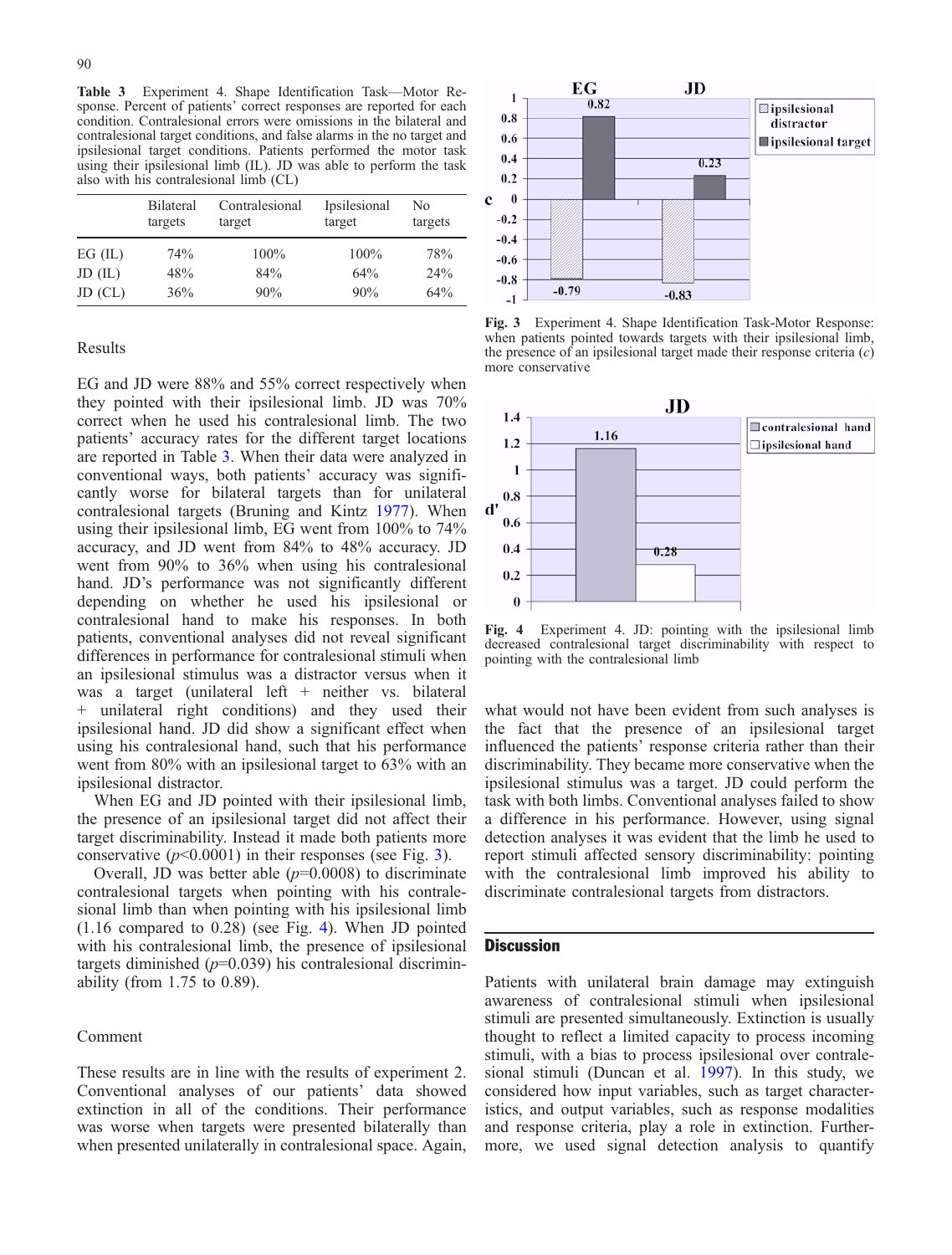patients' performance, which has been used only rarely in the assessment of extinction (Vaishnavi et al. [2000](#page-8-0); Olson et al. [2003](#page-8-0)). This analysis disambiguates discriminability and response criteria used by the patients to indicate their awareness of contralesional targets.

Our two patients were tested in detection and identification tasks. In detection, patients simply report where stimuli occurred. In identification, stimuli were always present bilaterally and patients reported the location of targets, which were defined by specific features (i.e. color or shape). One of the identification tasks was also repeated with the subjects pointing to the location of the target rather than reporting its location verbally.

EG performed normally on the detection task whereas JD demonstrated extinction. The presence of an ipsilesional stimulus diminished JD's ability to discriminate the presence or absence of a contralesional stimulus. Dampened discriminability of contralesional stimuli would be expected from a biased competition model in which incoming stimuli compete for limited resources.

Both patients were worse when they had to identify targets than when they simply had to detect them. EG's lateralized deficit was only evident on the identification task. Our data are in line with previous findings showing that increasing demands of a task can worsen extinction or neglect. Patients show greater extinction when they are asked not only to locate but also to identify stimuli among distractors (Vuilleumier and Rafal [2000;](#page-8-0) Baylis et al. [2001](#page-7-0)). Similarly, increasing the attentional load of a visual detection task worsens extinction (Mattingley et al. [2003\)](#page-8-0). Furthermore, more stimuli were presented across trials in the identification than in the detection task. Increasing the number of stimuli can increase deficits of awareness in patients with neglect (Chatterjee et al. [1992](#page-8-0), [1999](#page-8-0); Rapcsak et al. [1989](#page-8-0)).

The idea that identifying a target in addition to detecting its spatial location places greater demands on attentional systems seems plausible. However, the effect of the ipsilesional stimulus on contralesional awareness, in our cases, seems rather specific. The similarity of the ipsilesional stimulus to the target diminished awareness of contralesional targets primarily by shifting our patients' response criteria rather than diminishing their contralesional sensory discriminability.

In experiment 3, we examined how attributes of the ipsilesional stimulus affected awareness of the contralesional target in greater detail. The conditions considered: (1) whether the ipsilesional stimulus was the same or different than the target, (2) when the ipsilesional stimulus was different than the target whether it was more or less similar to the target on the relevant dimension (shape) and (3) whether the ipsilesional stimulus was the same or different than the target on an irrelevant dimension (color).

The effect of an ipsilesional target on contralesional awareness differed in EG and JD. EG was more conservative in his judgment of whether the contralesional stimulus was a target when presented with an ipsilesional target than an ipsilesional distractor. By contrast, JD was less able to discriminate contralesional targets from

distractors when presented with an ipsilesional target. The attributes of the distractor, whether relevant or irrelevant, did not affect EG's contralesional awareness. When attributes of the ipsilesional distractor affected JD's contralesional awareness it did so by changing his response criterion. Perhaps irrelevant distractors come into play when uncertainty is high.

Two points about these observations are worth emphasizing. First, the effect of sensory attributes such as color or shape on response criteria and not discriminability would not be predicted by most models of biased competition. Second, the pattern of response criteria shifts was consistent. Ipsilesional stimuli that were more similar to contralesional targets produced more conservative responses. These results are reminiscent of previous findings, showing that patients' extinction is worse with targets that are similar to distractors than with targets that are dissimilar (Baylis et al. [1993;](#page-7-0) Vuilliemier and Rafal [2000](#page-8-0)). Recently, Rafal and colleagues [\(2002](#page-8-0)) reported that extinction was worse with competing items on bilateral trials when items were identical (e.g., "1" and "1") or when they shared meaning despite being perceptually quite different (e.g., "1" and "one"). From their observations, they infer that attention gates processing of stimuli at a relatively late stage, at the point of selecting a response. Our analyses, consistent with this view, demonstrate directly that worsening performance with distractors that are similar to targets is more likely to affect response criteria than contralesional target discriminability.

The general pattern of performance in which an ipsilesional target is more likely to affect response criteria was replicated when our patients used their limbs to indicate awareness of stimuli. Furthermore, JD was able to perform the task using either limb to indicate the presence of targets. If extinction is caused solely by biased competition between stimuli in their access to awareness, then the nature of the response downstream from this bottleneck should have no effect on target discriminability. However, we found that JD discriminated contralesional targets more easily when using his contra than his ipsilesional limb. This result is consistent with data from previous studies showing that contralesional movements can ameliorate neglect and extinction (Duhamel and Brouchon [1990](#page-8-0); Robertson and North [1993](#page-8-0); Robertson et al. [1994](#page-8-0); Worthington [1996;](#page-8-0) Vaishnaivi et al. [1999](#page-8-0), [2001](#page-8-0)). One possibility is that these results occur because of a directional hypokinesia in which the ipsilesional limb is unlikely to move into contralesional space. Such a mechanism in its simplest form would be expected to change the response bias and not the sensory discriminability. However, our results are more specific in suggesting that this improvement occurs at the level of sensory discriminability. Visually guided reaching activates posterior parietal regions of the contralateral hemisphere (Grafton et al. [1992;](#page-8-0) Kawashima et al. [1994](#page-8-0)). Pointing with the contralesional hand may have improved contralesional discrimination by activating sensory-motor circuits within the damaged hemisphere.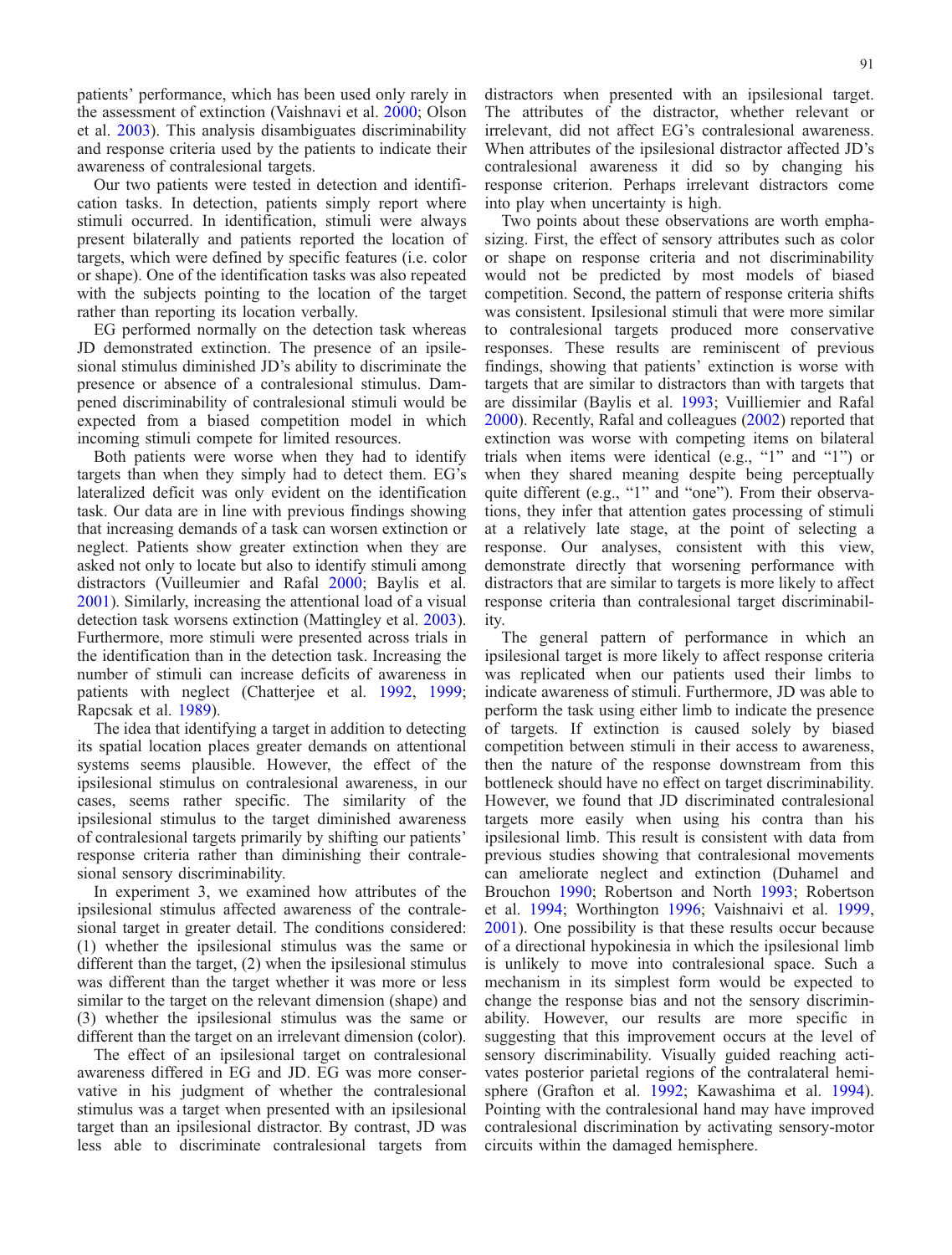<span id="page-7-0"></span>What are we to infer from these patterns of performance in which competing stimuli can produce shifts in either discriminability or shifts in response criteria? The shifts in discriminability seem straightforward and well within the traditional view of extinction. This pattern is best exemplified in JD's performance in the first experiment. The presence of an ipsilesional stimulus impaired the detection of a contralesional stimulus by diminishing its discriminability. This is the predicted pattern of results for a model of extinction in which there is a limited capacity to process sensory information. Accordingly, a bias to process ipsilesional stimuli comes at a cost to the processing of contralesional stimuli. This initial bottleneck can be further modulated by the nature of the effectors used to indicate awareness. Thus, JD discriminated targets better when using his contralesional than his ipsilesional limb to indicate awareness, which we think follows from the tight sensory-motor attentional links within the damaged hemisphere.

The pattern of performance that is more interesting and also less straightforward is the one in which target attributes of ipsilesional stimuli, rather than impairing the ability to discriminate contralesional stimuli, make patients respond more conservatively. There are at least two possibilities for this pattern. One is that this pattern simply reflects individual variability. Under conditions of increasing uncertainty, perhaps some subjects become more conservative, and if we tested more subjects, we would find that others become more liberal. While this individual variability hypothesis is a logical possibility, we think that it is less likely (because of data from additional patients that we are currently gathering). Alternatively, these data may indicate that there are at least two "bottlenecks" of processing. The first, as we have already mentioned, is the level at which sensory processing competes for limited resources. Beyond that is a bottleneck of processing from which decisions emerge. A limited capacity to acknowledge targets and their attributes at this later level would shift responses in a conservative direction when such attributes are present in more than one stimulus. This later decision-making stage is an index of overt processing. By inference, the sensory bottleneck that occurs earlier reflects covert processing, since discriminability can remain unchanged despite changes in overt expressions of awareness.

From our observations, in addition to the conceptual elegance of signal detection analyses, there are several reasons to use this method in studies of extinction. Firstly, such analyses may be more sensitive at detecting differences in patterns of performance than conventional analyses. In this study, the difference in JD's ability to discriminate contralesional stimuli based on the limb he used to indicate awareness of targets would not have been captured by traditional analyses. Secondly, such analyses are able to incorporate false alarms by patients. Patients with neglect sometimes have contralesional productive symptoms (Bisiach [1999](#page-8-0); Chatterjee [2002\)](#page-8-0). JD made frequent "false alarms" often reporting targets in contralesional space when there were none. We do not know why JD and some patients make many false alarms. However, such productive or confabulatory responses often go unreported or unanalyzed in assessments of extinction.

Signal detection analyses can take account of negative and positive expressions of disrupted spatial awareness in extinction. Thirdly, and most importantly, such analyses disambiguate patients' abilities to discriminate contralesional stimuli and the criteria they use to judge the presence of a target. Here, we have shown that a class of conditions, in which ipsilesional stimuli are similar to targets, is more likely to affect response criteria than discriminability. More generally, these observations raise questions of many of the previous empirical observations in extinction. Are previous reports of modulation of awareness in extinction due to changes in discriminability or changes in response criteria?

In summary, we show that identification is more sensitive than detection in revealing deficits of contralesional awareness. However, worsening performance may reflect shifts in response criteria and not decreased discriminability as has been implicitly assumed in most discussions of extinction. Additionally, worsening extinction when presented with similar or identical targets on bilateral stimuli presentations is more likely to represent increasingly conservative responses than worsening contralesional target discrimination. The limb used to indicate awareness of targets may affect the discriminability of contralesional stimuli. These observations suggest that sensory discrimination and response output are not organized in a simple serial manner. Rather, visual attributes of ipsilesional stimuli can affect response criteria and laterality of motor responses can affect discriminability, suggesting that pre-motor intentional systems and sensory-attentional systems interact intimately to produce visual awareness. We also suggest that these patterns of performance reflect the presence of two bottlenecks in the cascade of processing in extinction. The first bottleneck represents the limited capacity to process incoming sensory stimuli. The processing of this bottleneck is likely to be covert. The second bottleneck represents a limited capacity to acknowledge target attributes. This level of processing is by definition overt. More generally, these observations raise questions of previous studies which report modulations of extinction. Were such modulations produced by changes in sensory discriminability or by shifts in response criteria?

Acknowledgements. This research was supported by NIH grant NS 037539. We thank Jessica Lease-Spellmeyer for help with data collection.

#### References

- Battersby WS, Bender MB, Pollack M, Kahn RN (1956) Unilateral spatial agnosia (inattention) in patients with cerebral lesions. Brain 79:68–93
- Baylis GC, Driver J, Rafal RD (1993) Visual extinction and stimulus repetition. J Cogn Neurosci 5:453–466
- Baylis GC, Gore CL, Rodriguez PD, Shisler RJ (2001) Visual extinction and awareness: the importance of binding dorsal and ventral pathways. Vis Cogn 8:359–379
- Bender MB (1952) Disorders in perception. CC Thomas, Springfield, IL